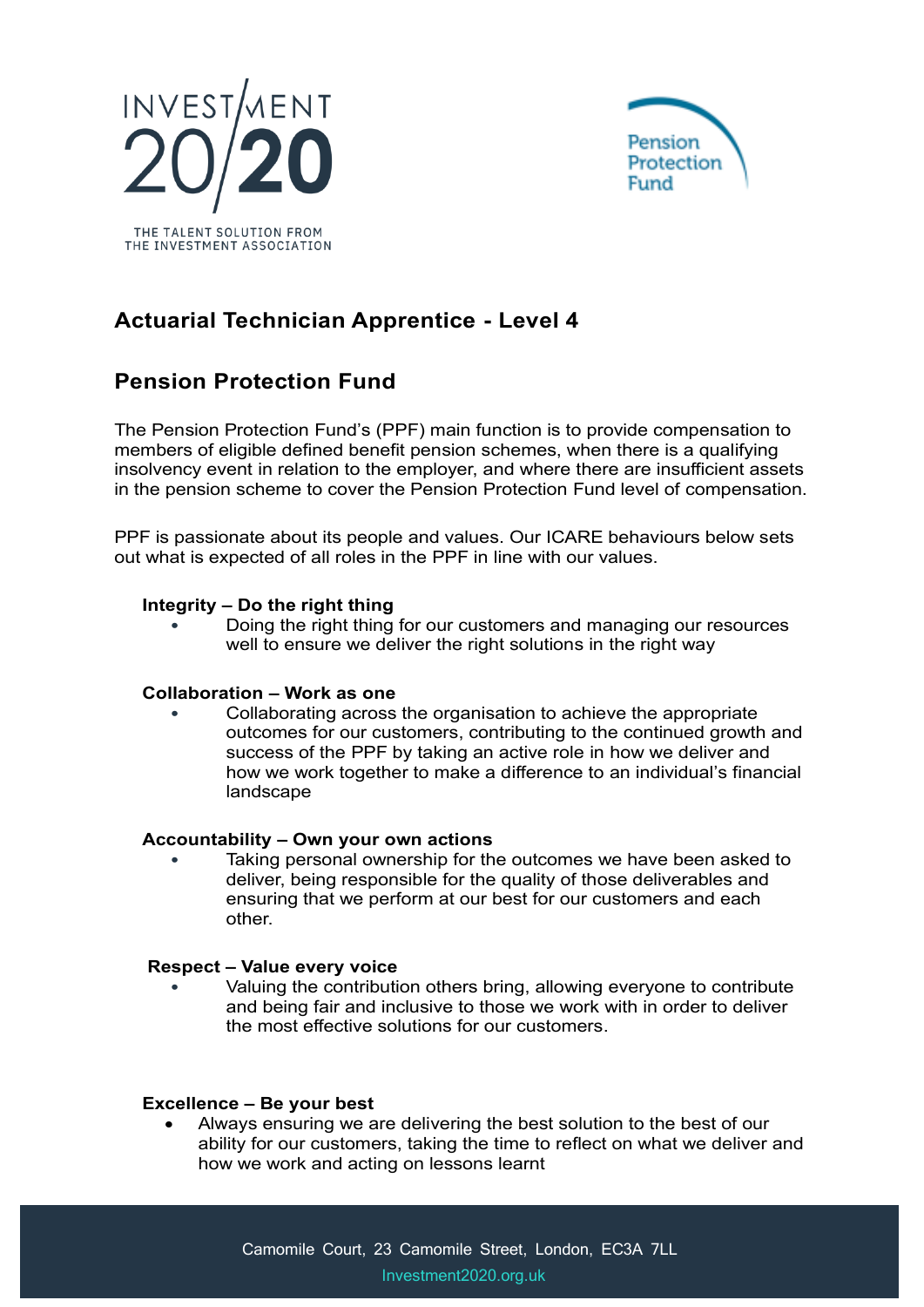### **Programme Information**

This is a 2 years and 6 months Level 4 Apprenticeship giving you the opportunity to gain valuable hands on experience while working towards your Actuarial Technician qualification.

You will join as part of the **[Investment20/20 programme](https://www.investment2020.org.uk/)**, which will introduce you to Investment Management and you will gain industry knowledge, skills and develop relationships enabling you to progress your career. You will have opportunities to meet and network with over 300 trainees across the industry and participate in socials and insight events.

This is a 30-month programme paying £21,000 plus a discretionary bonus of up to 20%. You will receive a generous rewards package including private medical insurance, health cash plan, critical illness insurance, 26 days annual leave, volunteering leave and a choice of generous defined benefit (Civil Service) or defined contribution pension scheme. This role is from our Croydon Head Office and we have a flexible working environment allowing remote working, with typically at least 2 days per week in the office.

### **The Team**

Actuaries help the PPF manage risk. The PPF has several actuarial teams who assist the business in areas including calculating the value of the liabilities of the PPF, analysing the probability and impact of future events on the PPF, supporting the transfer of pension schemes into the PPF, and forecasting the amount of levy the PPF will collect each year.

The PPF collects a levy each year from each eligible defined benefit pension scheme. The levy each scheme pays has similarities to an insurance premium, in that it is set to reflect the risk that each scheme poses to the PPF. Each year the policy for how the PPF calculates the levy is reviewed. Actuarial work around levy and policy is conducted by the Actuarial Levy and Policy team, who are the team offering this apprenticeship, and the actuarial apprentice will support a team including 3 qualified actuaries.

Some of the tasks that the Actuarial Levy and Policy team are responsible for include:

• Forecasting the amount of levy that the PPF will collect each year. This is done prior to the data being available, and involves making assumptions about future market conditions, the future risk profile of the pension schemes that the PPF protects, and the probability of companies becoming insolvent.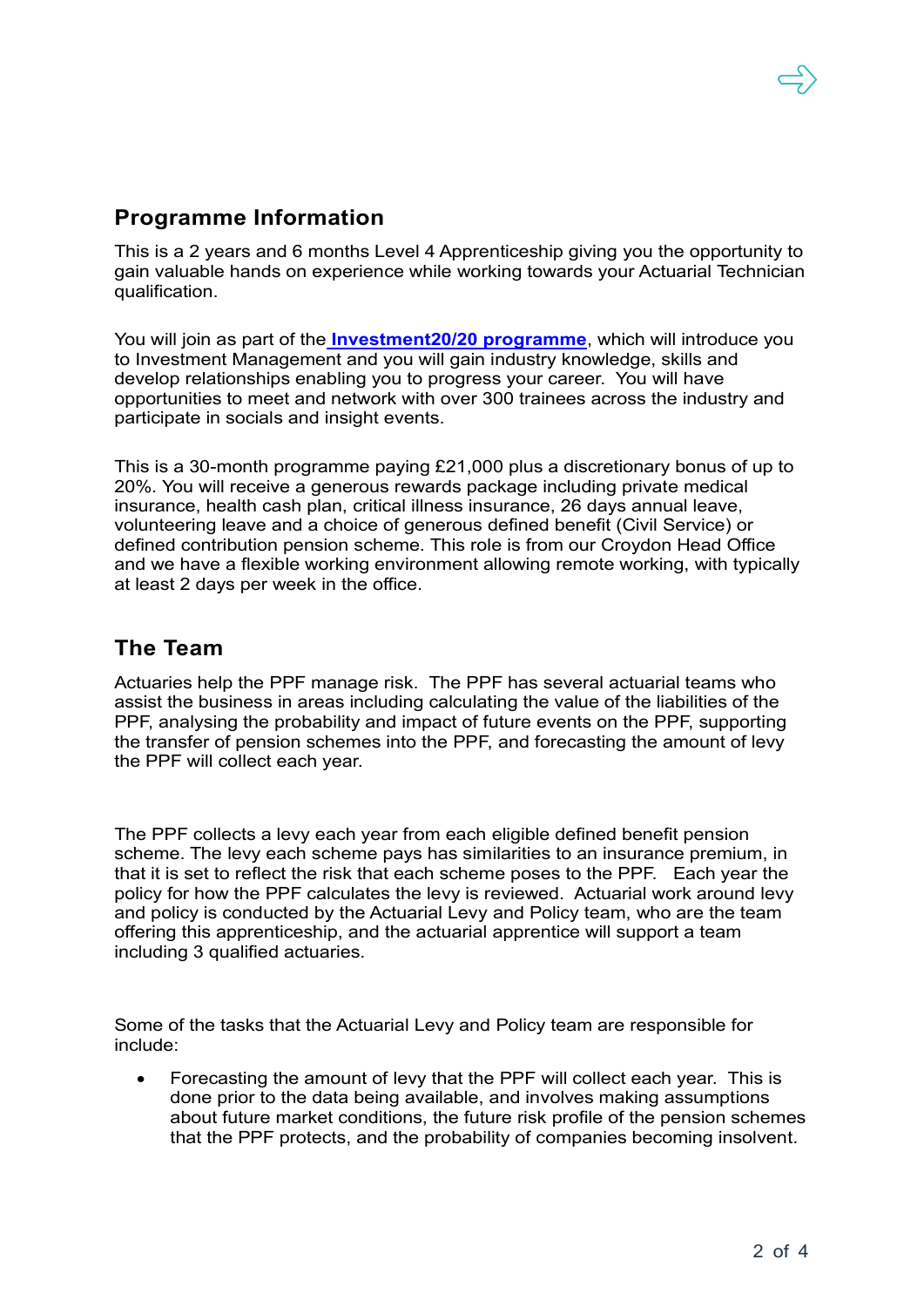• Supporting the development of levy and general policy changes, for instance, calculating the impact of changes in the way the levy is calculated, and the relative impact to different types of pension schemes.

The apprentice will support the team in this work, including the production and communication of analysis. For instance, the role will include calculation of levy under a variety of scenarios using Excel and our own tools, choosing how to present the results in tables or charts, and populating reports with these results.

Career path – The actuarial apprentice role will progress the individual on the path to becoming a pensions actuary. To become a qualified actuary, the individual will have to take a series of exams, alongside continuing in an actuarial role.

### **Responsibilities include**

As an apprentice, you will spend 20% of your time working towards achieving your Level 4 Actuarial Technician qualification, the rest of your time will be spent working with your team and gaining the skills you need to build your expertise.

You will learn:

- **Actuarial Techniques** actuarial modelling techniques for the pensions industry
- **Processes and Principles** Technical know-how and general awareness of the impact of the various actuarial concepts, models and approaches, e.g. how changing the assumptions into a model (such as future rates of inflation) affects the output, such as the value of liabilities of a pension scheme
- **Technology**  A good understanding of how actuarial software, technology and tools can be used to provide answers and solutions to clients, e.g. using Microsoft Excel to manipulate large data sets.
- **Industry regulation** A broad understanding of the structure of the Financial Services market, the Institute and Faculty of Actuaries and the professional requirements and regulatory environment in which they operate.

Some of the tasks and projects you'll be involved in are:

- Using Excel to prepare data for input into a model and checking the data for accuracy.
- Using the output of spreadsheets and models to populate reports and presentations.
- Drafting responses to internal and external queries and assist in the analysis underlying external publications related to levy.
- Learning to use technical software and tools.